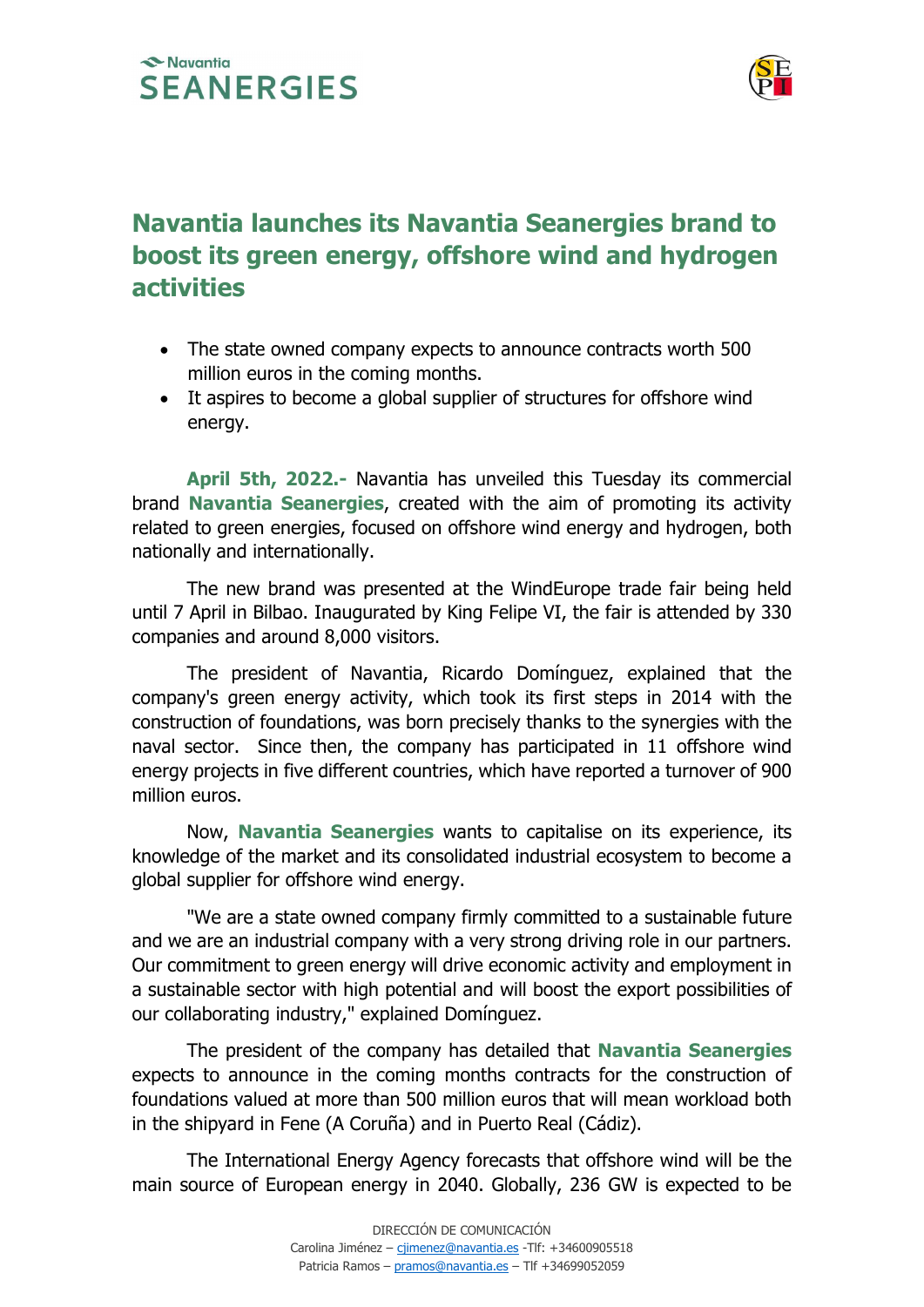## Navantia **SEANERGIES**



operational or under construction by 2030. In other words, in five years there will be a 3.5-fold increase in current capacity.

 "We know the market, we know the technology and we have an established supply chain. This positions us to participate in this development in Spain and the world," said the director of Navantia Seanergies, Javier Herrador.

 Navantia is one of the few suppliers capable of manufacturing all the components of an offshore wind farm (fixed and floating foundations, monopiles and substations). The business model foresees, in each case, working with the partners that provide the best guarantees for the success of the project.

 "After the first years of implementation, we expect Navantia Seanergies to reach an annual turnover of 350 million euros", Herrador pointed out.

#### **HYDROGEN**

 Along with the construction of elements for offshore wind farms, Navantia Seanergies will also promote hydrogen-related activity, both in production, through the manufacture of electrolysers at its Turbine Factory, and in the propulsion of ships through the integration of fuel cell solutions and hydrogen technology or derivatives.

 "Hydrogen is a key energy vector for energy storage and decarbonisation of transport. Here too, our great potential lies in synergies, as Navantia has been working with hydrogen for years at our Cartagena shipyard as part of the S-80 submarine programme", explained the company's president.

### CENTRE OF EXCELLENCE

Navantia Seanergies will have a centre of excellence that will be based in its three production areas (Ría de Ferrol, Bahía de Cádiz and Cartagena), the aim of which will be to promote innovation, knowledge transfer and the competitiveness of Navantia and its collaborators.

 This centre will tackle challenges such as the decarbonisation of maritime transport, and the development of engineering and technology as a lever to achieve the international energy transition objectives, towards a sustainable and energy independent Europe.

#### About Navantia Seanergies:

Navantia Seanergies is the division created by the Spanish company Navantia to support the development of green energies, through the construction of elements for offshore wind farms and the development of hydrogen as an energy transport vector. Navantia Seanergies, which was born from the synergies with the other divisions of the state owned shipbuilding and high-tech systems integration company, is a provider of all types of foundation solutions for offshore wind farms and substations and represents a solid industrial